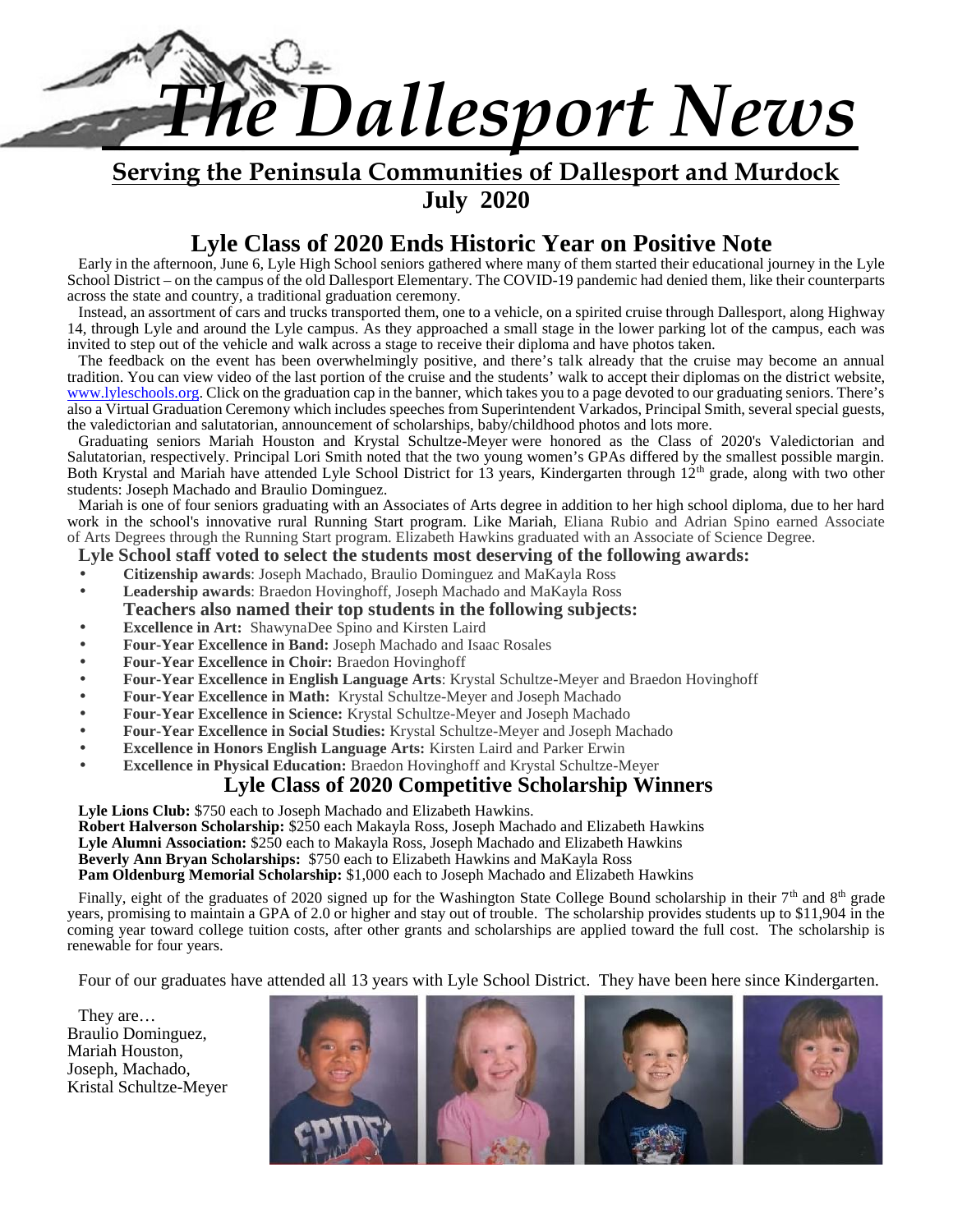# **Book Review By Judy Bane "Giver of Stars" by Jojo Moyes**

An excellent story!

The greatest love story is the one you least expect....

Alice is stifled, bored, and misunderstood. So when she meets a wealthy and handsome American, Bennett Van Cleve, she is quickly swept off her feet.

Marrying him and moving to America seems like a great adventure - but life as a newlywed in stuffy Baileyville, Kentucky, is not at all that she hoped for.

Until, that is, she responds to a call for volunteers to start a traveling library, surprising herself by saying yes, before her husband can say no....

Led by feisty and rebellious Margery O'Hare, this unlikely group of women travel far and wide on their mission to bring books and reading to those that need it, and Alice finally finds the freedom, friendship and love that she's been looking for.

But not everyone approves of what they are doing, especially her new father-inlaw. And when the town turns against them, will their belief in each other and their work be enough?

The Giver of Stars is a mesmerizing tale of female friendship, romance, and the wonder of books and reading, inspired by a remarkable true story.

# **Good Food Pantry**

**July 1,** 2020 is Grand Opening Day for the *Good Food Pantry*, Lyle's own food bank located at the Lyle Activity Center. Hours of operation will be 10am- 1pm and 4pm-6pm on the first and third Wednesdays of the month. For the foreseeable future, mark your calendars with **July 1, 15, August 5, 19, September 2, and 16.**<br>As a special Grand

As a special Grand Opening celebration, volunteers will be handing out free ice-cream to our neighbors. Stop by and cool off…at a distance!

Applications to receive monthly food dogs around. will be available at the Pantry during open hours. You can sign up and receive your monthly food boxes on the same day. Each month a box of non-perishables, a box of produce, and a box of refrigerated goods will be distributed to each participant. There will be some choice available with certain distributed items.

During the COVID-19 restrictions, the food bank will be run as a drive-thru. Cars can turn up Fourth Street and then line up and park along Klickitat Street and wait for service. All staff will be wearing masks and taking the required precautions. Volunteer staff would appreciate your returning that favor by keeping the physical distance and following mask-wearing rules when you arrive.

If it's difficult for you to get to the food bank during on these days/times, you can call to let organizers know someone else will be picking up on your behalf. In limited instances, we may have a volunteer willing to deliver to your door until you are able to make arrangements or if you have a permanent handicap. Please be patient with us - we will do our best.

The Lyle Food Bank is looking for more volunteers; if you'd like to participate, or wish to discuss your specific needs, please call 509-281-0884.





**Susan Marie Berry-Wilson** was born in **June 16, 1956** in Orange, CA to Clarence and Iris (Becker) Berry and went to be with the Lord on **June 19, 2020** after a short battle with cancer.

Susan attended Santa Ana High School in California. After moving to The Dalles in 1991 she went to work processing<br>cherries, and then worked at worked at Lumberman's, Northwest Aluminum Specialties, Safeway, Insitu, and Hydro Extrusion in The Dalles. She also attended Columbia Gorge Community College.

She loved animals and always had her Her hobbies included gardening and rock collecting. She was also a phenomenal cook.

She was preceded in death by her parents: Clarence Berry (1916-1982) Iris Becker-Alderson (1925-2014), and beloved Step-father Donald Alderson (1929-2013) Susan is survived by her daughters: Denise Jaurequi, and Danna<br>(Nick) Hemenway, Grandsons: Zoey<br>Schwarzbach Mason & Gavin (Nick) Hemenway, Grandsons: Zoey Schwarzbach, Mason & Gavin<br>Hemenway, four brothers: Rusty, Mike, **mask, you say I** Hemenway, four brothers: Rusty, Mike, Pat, and Arlen, Niece Jennifer Anderson, Janice Menzie, and special friends: Rusty Respect You." Kellogg, Nereida Ford, David Powell,

Jason O'Dell, and many nieces, nephews, cousins and friends. Many thanks to her friends and family that have been by her side during her illness, and to Hospice of Providence, The Dalles.

At her request Susan was cremated, and due to Covid-19 a memorial will not be held until next June.



**Klindt's Bookstore** 541 -296-3355

315 E. 2nd Street, The Dalles Hours: Mon. – Sat.8:00 am– 6:00 pm Sundays 11:00 am - 4:00 pm

**The Dalles/Wasco County Public Library** 541-296-2815

wascocountylibrary.com 722 Court Street, The Dalles **HOURS:**

Monday-Thursday 10 a.m. to 8:30 p.m. Friday-Saturday: 10 a.m. to 6 p.m. Closed Sunday

*\*FREE wireless Internet access* inside the library and on library grounds. **White Salmon Valley Community Library** 509-493-1132 - Town & Country Sq. White Salmon Open Tuesdays 10:00 am - 8:00 pm Wed.-Sat. 10:00 am - 6:00 pm

*\*FREE wireless Internet access* **Goldendale Community Library** (509) 773-4487

131 West Burgen Street Goldendale, Open M Tu Th F Sat 10am-6:00pm and 10 to 8 on Wednesdays

#### **Bookmobile**

Fort Vancouver Regional Library 1-888-546-2707

> The Library Bookmobile **Winter Schedule**

**Wednesdays Cancelled**

\*Lyle Merc. 9:30-10:15 \*Book return available at this location Lyle Community School 10:30-12:30 Dallesport Church of Christ…1:45–3:00

A map of all FVRLibraries' bookmobile stops as well as printable schedules can be found at

http://www.fvrl.org/bookmobiles

# **From the Governor**

We're mandating facial coverings in Washington. This is about saving lives. It's about reopening our businesses. And it's about showing respect and care for one another. Mask up, Washington. Let's beat this virus.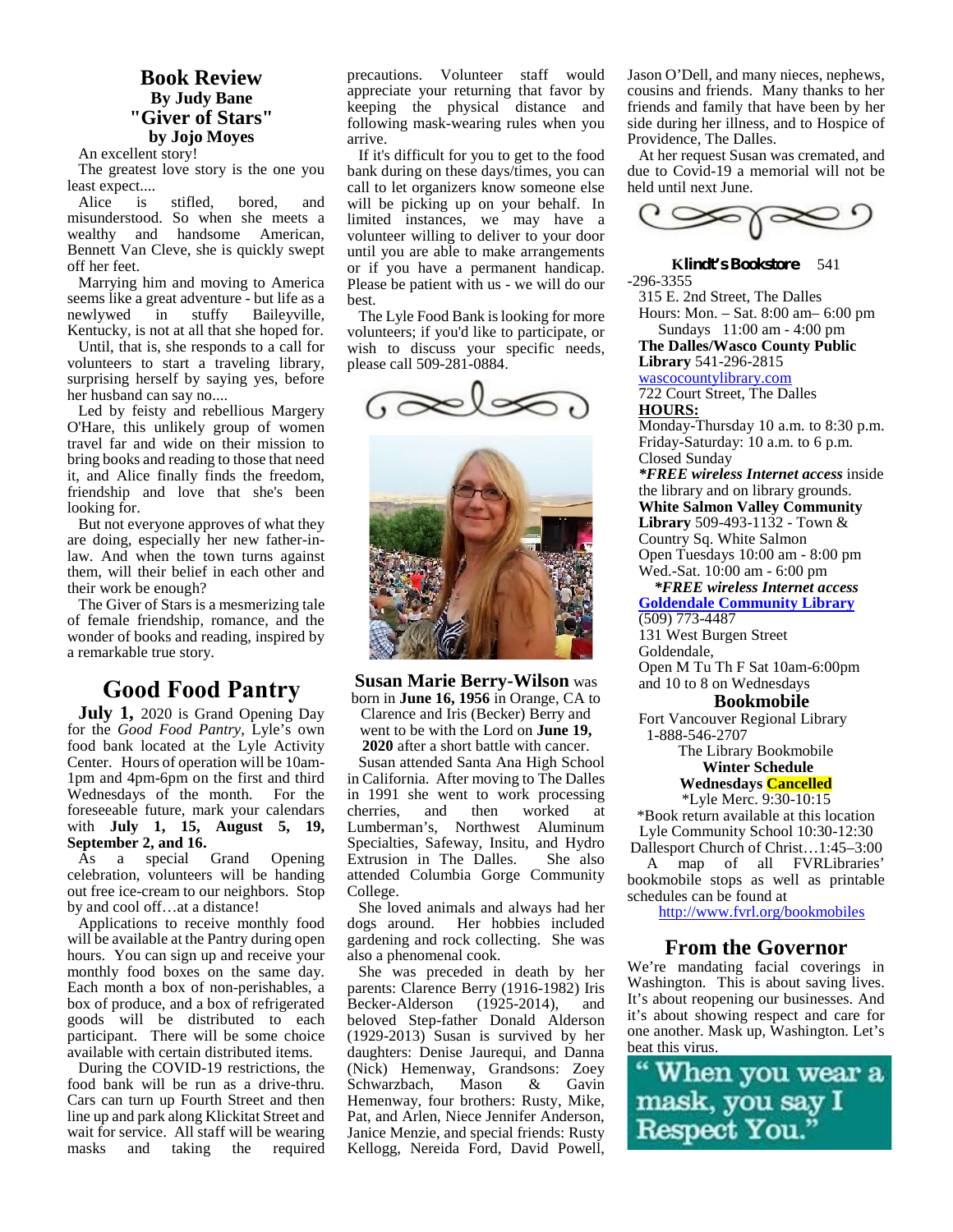# **Community Council Corner**

The Covid-19 pandemic has changed our lives for the time being. Government has decided to honor social distancing and health safety guidelines that indicate that new measures will be in place that are designed to protect the public public from this pervasive health threat. With positive cases now present in every community of Klickitat County it is unwise to hold public meetings and gatherings:

#### *Proclamation 20-05 to prohibit public agencies as follows:*

"Any public agency, subject to RCW 42.30, is prohibited from conducting any meeting, subject to RCW 42.30 unless (a) the meeting is not conducted in-person and instead provides an option(s) for the public to attend the proceedings through, at minimum, telephonic access, and may also include other electronic, internet or other means of remote access, and (b) provides the ability for all persons attending the meeting to hear each other at the same time."

Remote meeting resources include the Department of Enterprise Services Master Contract for teleconferencing and web-based meeting platforms, which can be found here:

https://www.governor.wa.gov/sites/defa ult/files/proclamations/20-28%20- %20COVID- 19%20Open%20Govt%20Laws%20Wai vers%20%28tmp%291.pdf

Therefore, until further notice there will be no Community Council in person meetings or gatherings.

We are working to have public meetings electronically via a platform like Zoom where the public are invited to attend electronically and may be called upon to ask questions, give feedback or make requests. I have participated in several of these and they go well if the participants wait to be called upon, have adequate internet service speeds to prevent loading and transmission delays, and follow directions.

We will endeavor to have such a meeting on the **second Thursday of July at 7 PM. The meeting will be approximately one hour in length.**

I want to conclude with a word about how important it is to continue the work of representing the people's will and support their cases and issues while informing our elected Public Officials and in particular the Board of County<br>Commissioners and our Police Commissioners and Department of our needs and wishes. We function as an information conduit and will continue in these functions.

I know that we are all very tired of restrictions and distancing. Let us not allow our endurance to weaken to the extent that we begin to pretend that this danger to our community health is no longer present or is unimportant. It is tempting to just get life back to normal but the data and the science available to us is clear in showing that we are not finished with this threat that we, as the nublic have handled well so have handled far. Pretending that this threat is overblown, exaggerated or non-existent is irresponsible and dangerous. As a community we have the obligation to protect each other. Stay safe.

**Don McDermott Dallesport/Murdock Community Council Chair**

#### **Dallesport Water District** P.O. Box 131

Dallesport, WA 98617 If you have any questions regarding your water system, please feel free to contact Dallesport Water District Office: 541- 980-6514 dallesportwater@gmail.com Office Phone Hours: 8 AM to 3 PM Mon. thru Thurs. Dallesport Water District On- Call After Hours Phone: 541-980-6756. Monthly meetings are held on the 3rd Tuesday of every month at 6:30 PM via WEBEX by Cisco

#### www.dallesportwater.org

**next meeting July 21, 2020 @ 6:30 PM**

**Department of Emergency Management sign up for Emergency Notifications and KCDEM programs can be found at http://klickitatcounty.org/249/Emergency- Management**

**Klickitat County Public Health**

**http://klickitatcounty.org/1187/COVID-19**

# **Census 2020**

Klickitat and Skamania 2020 Census results are among the lowest in the state. Please check with family and friends and encourage online participation. In-person home contacts are planned to begin in mid-August. Why is it important? Funding, accurate representation, and community planning all depend on accurate census data.

You can complete the census online at 2020census.gov . It only takes a few minutes $(3-5)$  More info here:

https://2020census.gov/en/census data.html

# **Dallesport Fire and Rescue Protection District 6 By W.J. Morris**

In 1966 the Dallesport Fire District came into effect. The Maintenance and Operations levy amount is currently at .40 cents, per thousand assessed dollars and has been at this amount for several decades.

While costs have continued to climb, especially fuel, tires and parts costs. Over the last 50 years, Fire Fighter equipment and protection gear prices, as well as utility services have skyrocketed.

The Dallesport Fire District needs to raise the Maintenance and Operations levy amount to .90 cents per thousand assessed dollars to cover these increases. This will be a permanent Levy Lid Lift.

In December of 2019 the Fire engine Bond was paid off and this new Maintenance and Operations Levy will in essence **not be a tax increase**. The Dallesport Fire District has always appreciated residents and tax payers in the district and now asks for the publics support. The Volunteers of the Dallesport Fire and Rescue Protection District 6 ask that you vote to APPROVE the Fire District Levy during the **August 2020 Primary Election**. The Dallesport Fire District budgets are being strained and depleted. In order to continue to provide the necessary services that Fire District 6 provides today, we ask for your support and that you approve this Levy Lid Lift. Thank you.



**Fireworks are on sale now through the 4th . at 3 rd . St. & Dallesport Rd. Stop by and support our local Fire District #6.**

# **Klickitat County Awarded CARES Funds**

Klickitat County has been awarded Federal funds made available through the Department of Homeland Security (DHS) Federal Emergency Food and Shelter National Board Program.

Klickitat County has been chosen to receive \$12,329 and an additional CARES allocation of \$17,578 to supplement food and shelter programs in the county.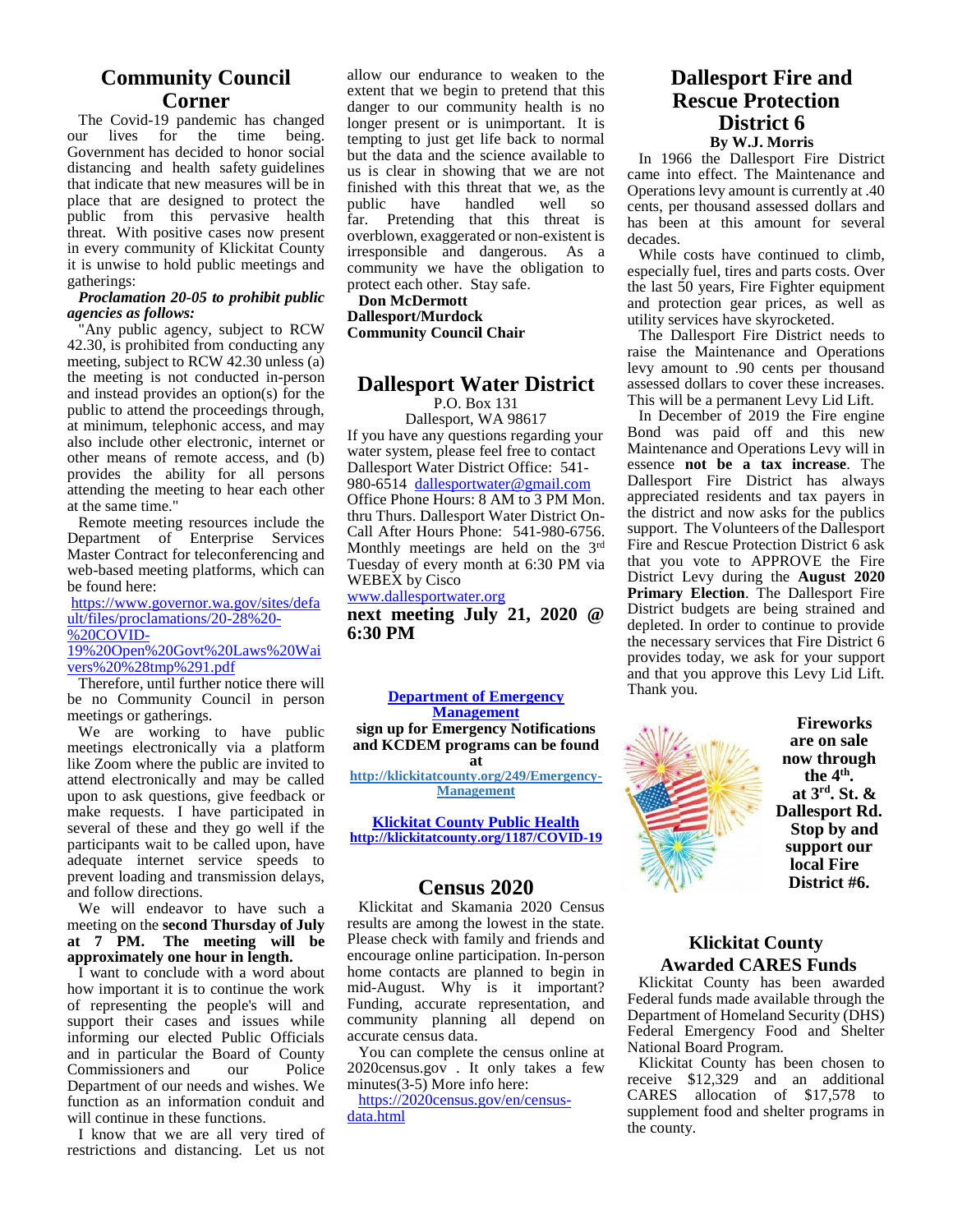# *Lyle High School Class of 2020*









































Adrienne Elizabeth-Dawn Spino, Austin Levi Berry, Braedon Stone Hovinghoff, Braulio Dominguez, Courtney Tatro, Eliana Rubio, Elizabeth Hawkins,  $\int_{\mathcal{H}} m_{\text{Emolian}}$ Emily Anne Robertson, Isaac Rosales, Jonathan Gonzalez, Joseph Ryan Machado, Kirsten Laird, Kristal Jeane' Schultze-Meyer, Kristina Lagewaard, Gonzalez, Joseph Ryan Machado, Kirsten Laird,<br>Kristal Jeane' Schultze-Meyer, Kristina Lagewaard, Skyler<br>Lesly Leonarda Granados, Luis A. Sampson, MaKayla Spino Rose Ross, Mariah R Houston, Parker Riley Erwin, ShawynaDee Stormy Spino, Sierra Marie Rappe, In Memoriam: Skyler Spino

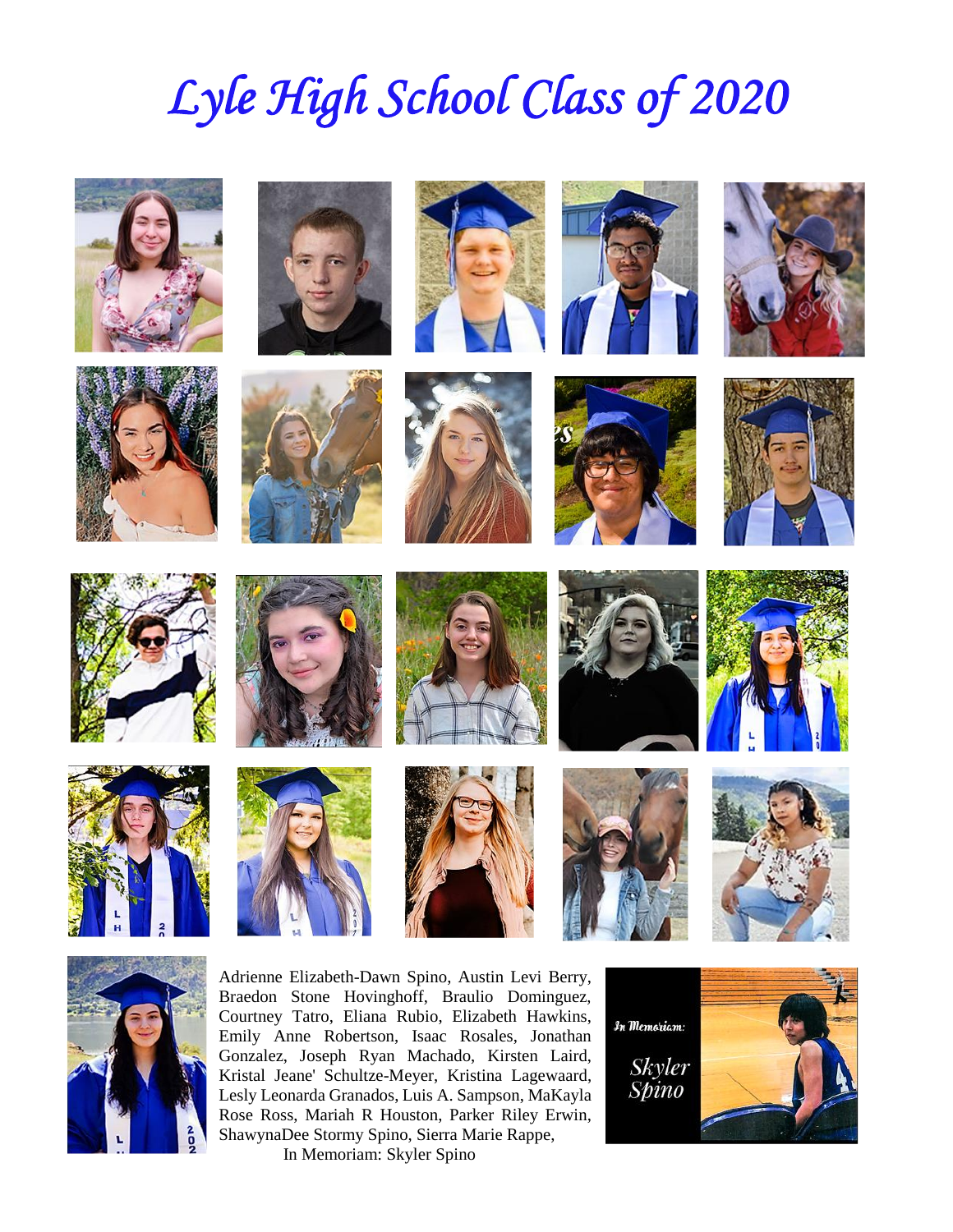# LYLE SCHOOL DISTRICT #406 \$

# **Our Valedictorian and Salutatorian**

Graduating seniors **Mariah Houston and Krystal Schultze-Meyer** have been announced as the Class of 2020's Valedictorian and Salutatorian, respectively.

Principal Lori Smith said that the two young women's' GPAs differed by the smallest possible margin – a couple of hundredth's was all that separated them.

Mariah most enjoyed English of all of her high school classes and kept busy in her spare time by participating in



volleyball, basketball, and track. She will remember junior prom most fondly, though.

Mariah says she hopes to become successful in whatever field calls out to her, perhaps as a veterinarian or a nurse.

She has already knocked off two years of whatever college degree she pursues, because she is one of our seniors graduating with an Associates of Arts degree due to her hard work in the school's innovative rural Running Start program.

Krystal's favorite subject is science and, for her, a marine biology trip is her favorite school memory. Krystal also enjoyed participating in track.

What is Krystal's dream job? She's like to become a veterinarian technician. Whatever career path she takes, she says she hopes "to be successful in my career and have a rewarding life."

Both girls are taking a "gap year" first, before pursuing their career plans.

# **Students Graduating with a Two-Year College Degree, in Addition to High School Diplomas**

Four Lyle High School graduating seniors of the Class of 2020 will not only receive their high school diplomas -- they'll graduate with an Associates of Arts degree for work completed as part of a unique on-site Running Start program offered in Lyle. Those graduates are: **Mariah Houston, Eliana Rubio, Lizzie Hawkins, and Adrienne Spino.**

> .Stay connected on Lyle School District's Facebook page or on our website at Lyle School District [www.lyleschools.org].

**(Klickitat, Lyle Against Substance Abuse Coalition) 5 - 6:30 pm Meets the 3rd Wed of each month. Alternates between Klickitat and Lyle The Library Bookmobile--- Winter Schedule Canceled Wednesdays. Cancelled \*Lyle Merc. 9:30-10:15 \*Book return available at this location Lyle Community School 10:30-12:30 Dallesport Church of Christ…1:45–3:00 Dallesport PTO Meeting Tue,. 2:45pm – 3:45pm Monthly on the first Tuesday Cancelled School Board meetings will be held @ 6pm on the fourth Wednesday** *Support your school and attend a meeting.*

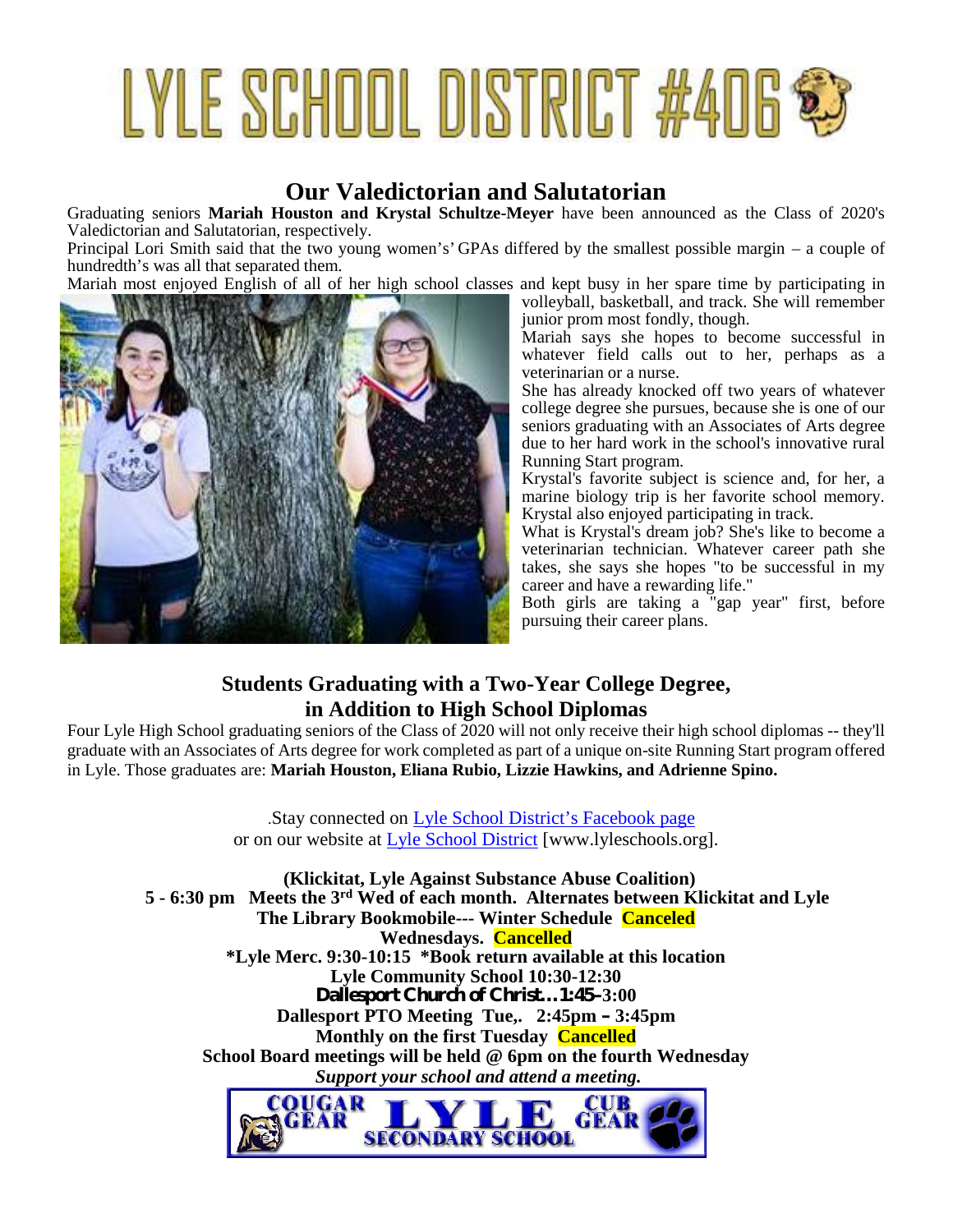# **Gorge Grown Mobile Market Returns**

The Mobile Farmers Market returns every Friday, 4-6pm at the Lyle Activity Center, starting this week (May 8)! We're bringing you SAFE, fresh, local food that supports our Gorge farming economy.

HOWEVER! The market will look \*very\* different this year with COVID- 19 safety precautions in place: -Please plan on wearing a mask to keep our staff and others safe.

-Keep a 6 ft distance from everyone at all times.

-Do not come if you are feeling unwell or might have been exposed to COVID- 19.

-Send one family member to shop, and offer to shop for your neighbors to minimize market traffic. Until things are back to normal, THIS NOT A LEISURELY SOCIAL EVENT!

To protect you: we will have one staff person to handle food and shop for you, and another to handle all transactions. Farmers markets are designated as essential services, and are much safer than the grocery store.

Remember, if you use your EBT/SNAP card (aka food stamps) at the market we will give you an extra, free \$5 to spend! We also take Credit/Debit cards and cash.

For May, expect items like salad mix, arugula, rhubarb, leafy greens, asparagus, spicy microgreens, radishes, green garlic, leeks, mushrooms, apples, pears, honey, and more, plus everyone's favorite Pine Street Bakery french baguettes! L77 Ranch will not be at market this year, but you can learn more about ordering beef directly from them for delivery or pick up  $\frac{\text{Wilen L}}{\text{friends}}$ here: https://l77ranch.com/the-little seven-seven-highland-beef-products/

For more information, go to

www.gorgegrown.com/mobilemarket/

# **The Dalles Farmers**

**Market** is set to open for our regular season: Saturdays, 9am-1pm, at City Park (5th & Union) starting **June 6th.**

HOWEVER! market will look \*VERY\* different this year with lots of COVID-19 safety precautions in place. Before you come, you must read and abide by our safety measures, stated here: http://www.thedallesfarmersmarket.com/ safety/

The safety of our shoppers, staff, farmers, and wider community is our utmost top priority. Farmers markets are essential services, just like grocery stores- Let's all do our part to keep each other safe while supporting our local economy and nourishing our bodies with healthy, nutritious foods.

Like The Dalles Farmers' Market to stay up to date on all the happenings. Stay safe, everyone!

# **Columbia Gorge Vendors Market**

For those of you that depend on yearly events for your home businesses, like Cherry Fest, St Mary's Christmas Bazaar, Huckleberry Fest and the like...not to mention those of you that do your Holiday shopping to help support local artists.

Check out the Facebook page for buying and selling your crafts. This puts all vendors in one convenient, virtual shopping bazaar.

Find our group here!!

https://www.facebook.com/groups/738 079160270844/?ref=share

#### **Cascade Singers**

Cascade Singers announces a search for a new director even as the community choir takes a break for coronavirus precautions. The 2020-'21 season will proceed as restrictions are lifted and gatherings for rehearsals and performances are permitted.

The position is voluntary and involves selection of music for Christmas, Saint Patrick's Day, and spring concerts. There is one two-hour rehearsal for everyone each week, with a separate hour-long work session on an additional evening. Applicants should send their resumes to Singers' secretary Susan Stewart at

randysusanstewart@gmail.com

The choir had its beginnings in 1976 when Lloyd Walworth and a group of<br>friends organized the ensemble. organized the Walworth was choral music instructor at The Dalles High School and directed the mixed-voice auditioned choir until shortly before his death in 2018. Since then elementary school music teacher Miles Thoming-Gale served as director, but he leaves the post as he moves away from The Dalles.

Cascade Singers embraces a wide repertoire from classical masterpieces to pop tunes. The group enjoys singing for community events in The Dalles and surrounding area in addition to the three traditional annual concerts.

# **Local Businesses Are Open**

The Sandbar & Grill in Lyle is open for reservations on Friday and Saturday nights. Please call 509-365-0072 to reserve.

**The Lyle Hotel Restaurant and Bar** is open for dine-in seating Friday and Saturday evenings. Please call 509-365- 5953 to reserve.

# **Fort Dalles Fourth**

Our community WILL be having a Fort Dalles Fourth Display. It will be: The largest FD4 display in the last five

years, if not ever.

Featuring pyrotechnics too big to be displayed in the Portland area.

TV Broadcast throughout Oregon/SW Washington on KATU News

Live streamed for any of your friends & family around the globe.

Promoted the month of June throughout Oregon/SW WA.

Compliant with any Oregon social distance requirement on July 4.

PAID FOR (no individual donations needed this year) thanks

especially to our major

sponsors:

Columbia Gorge Toyota Timmons Law PC

A Kidz Dental Zone

Columbia Gorge



Hattenhauer Distributing Co. and VERY generous donations from: Bernert Barge Lines

Western Display Fireworks

And in partnership with City of The Dalles - City Hall. Get your yard ready, your porch ready, your rooftop ready, your big screen ready, your family ready and your friends anywhere in the world ready. Many ways to watch what will be the most watched display in local history.

# **For Families Who Qualify for Free and Reduced- Price School Meals**

Many larger districts, especially in urban areas, offer summer meal programs; In Lyle, it's neither practical nor financially feasible. There are sites in mid-Columbia Gorge. You can find them here.

Also, The State of Washington is making additional benefits available this summer. Called Pandemic EBT, or P- EBT, these food benefits are available to families with children who are eligible for schools' free or reduced-price meal programs.

Most families who already receive<br>upplemental Nutrition Assistance Supplemental Program benefits, also known as SNAP or Basic Food in Washington state, and whose children already receive free or reduced-price meals do NOT need to apply.

The P-EBT benefits – a one-time amount up to \$399 per eligible child in each household – automatically will be deposited onto existing EBT cards in early July.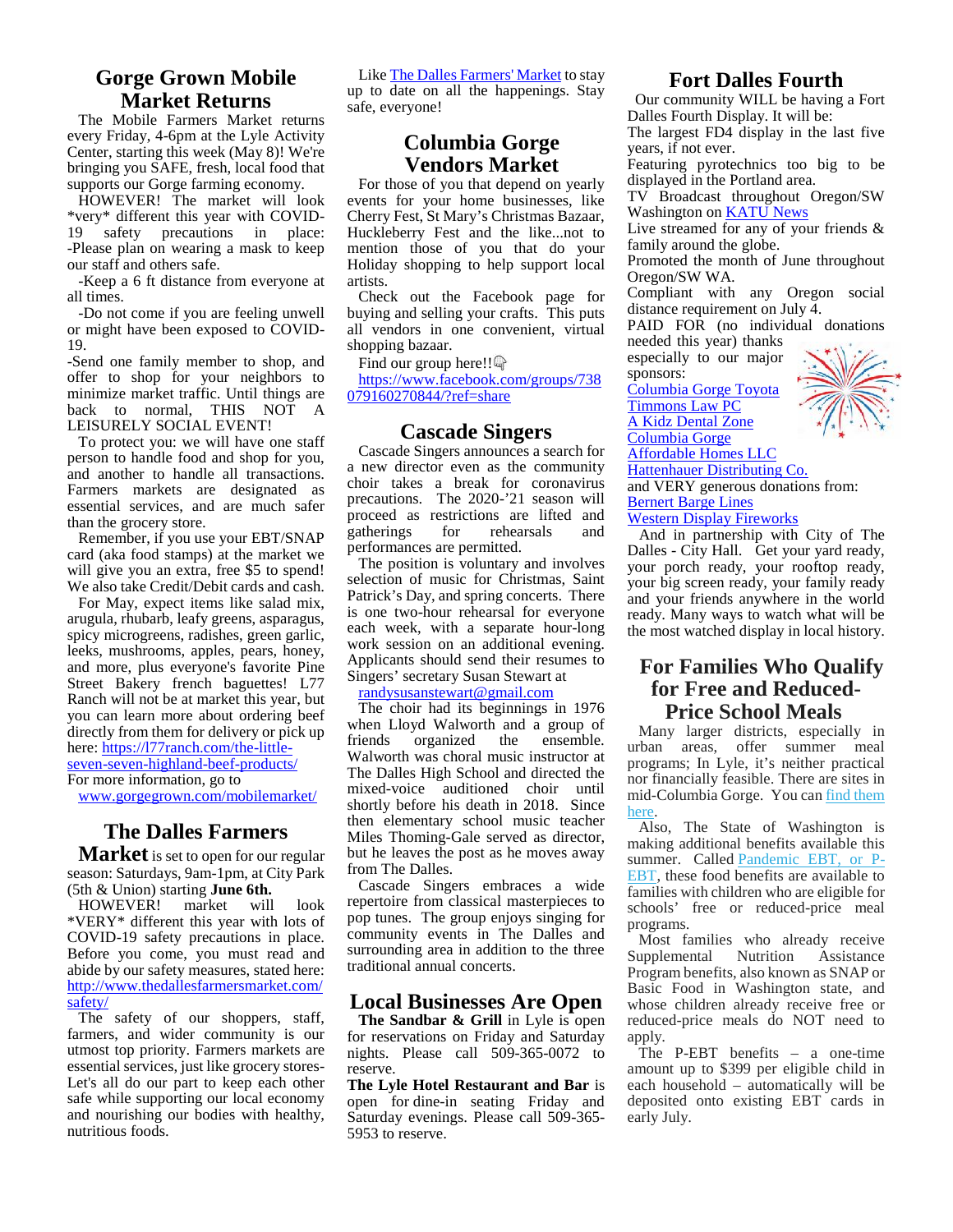# **Dallesport-Murdock Community Calendar**<br>Dallesport-Murdock Fire Dept. KCFD#6 Dallesport-Murdock Community Council

**630 Central Ave. P.O. Box 215 767-1252 136 6th Ave. P.O. Box 8**

**Dallesport-Murdock Community Council** 

**Post Office hours are 8am-2pm M-F Sat. 7:30am-11:00 for package pick up only Phone 767-1577**

|                                                                                                                                           | <b>July 2020</b> |                                                                              |                                                                                                                                  |                                                     |                 |                                                                                                                                  |  |  |
|-------------------------------------------------------------------------------------------------------------------------------------------|------------------|------------------------------------------------------------------------------|----------------------------------------------------------------------------------------------------------------------------------|-----------------------------------------------------|-----------------|----------------------------------------------------------------------------------------------------------------------------------|--|--|
| <b>Sun</b>                                                                                                                                | <b>Mon</b>       | <b>Tue</b>                                                                   | <b>Wed</b>                                                                                                                       | Thu                                                 | Fri             | <b>Sat</b>                                                                                                                       |  |  |
| <b>AA Meetings</b><br>Wednesdays<br>and Sundays<br>7pm<br><b>Lyle School</b><br>Library<br>625 Keasey<br>360-870-3321<br><b>Cancelled</b> |                  |                                                                              | $\bf{1}$<br><b>Canada Day</b>                                                                                                    | $\boldsymbol{2}$                                    | 3               | 4<br>Fort Dalles 4 <sup>th</sup> of<br><b>July Fireworks</b><br><b>Show 10pm</b><br><b>KATU TV</b><br><b>Independence</b><br>Day |  |  |
| $\overline{\mathbf{5}}$                                                                                                                   | 6                | 7<br><b>Senior Lunch</b><br>Lyle<br><b>Cancelled</b>                         | l8<br><b>Fire Dist.</b><br><b>Biz Meeting</b><br><b>Commissioners</b><br><b>Meeting</b><br><b>Water Dist.</b><br><b>Meetings</b> | 19<br><b>Community</b><br>Council<br><b>Meeting</b> | 10              | $\vert$ 11                                                                                                                       |  |  |
| 12                                                                                                                                        | $\overline{13}$  | 14<br><b>Senior Lunch</b><br>Lyle<br><b>Cancelled</b><br><b>Bastille Day</b> | $\overline{15}$                                                                                                                  | 16                                                  | $\overline{17}$ | 18                                                                                                                               |  |  |
| 19                                                                                                                                        | 20               | 21<br><b>Senior Lunch</b><br>Lyle<br><b>Cancelled</b>                        | 22                                                                                                                               | $\overline{23}$                                     | 24              | 25                                                                                                                               |  |  |
| 26                                                                                                                                        | 27               | 28<br><b>Senior Lunch</b><br>Lyle<br><b>Cancelled</b>                        | 29                                                                                                                               | 30                                                  | 31              | Happy 4 <sup>th</sup> of<br>July<br>BLM                                                                                          |  |  |